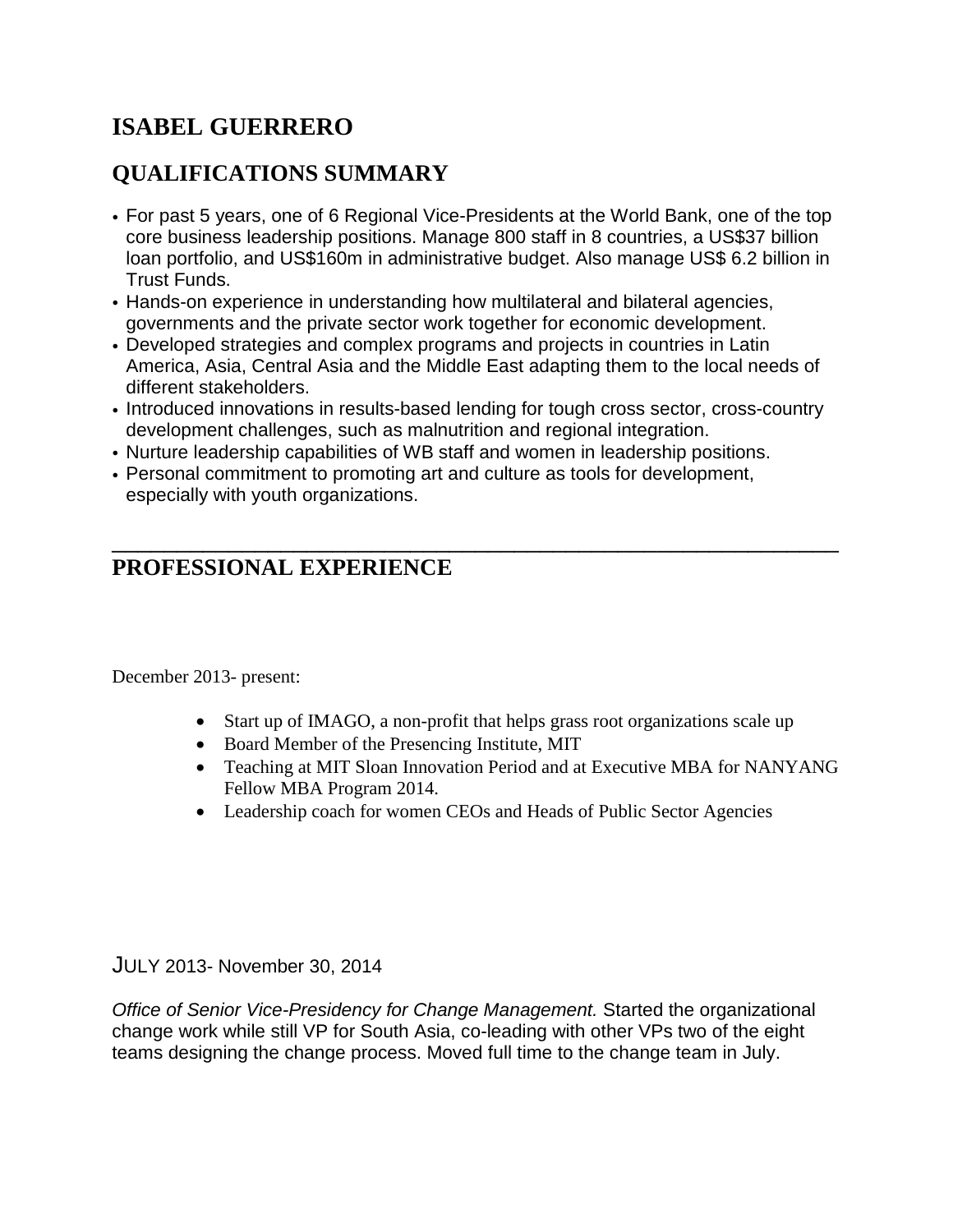Co-led the team that explored the implications of Bank target to eliminate extreme poverty by 2030. Proposed processes, instruments and structures to enable our country teams and clients to deliver programs that will have the greatest impact on the World Bank Group (WBG) poverty and prosperity goals. Presented to the Board the first Country Strategy that implemented this new approach, for India.

Co-led the design of the organizational changes needed to become a solutions bank. Was asked by President Jim Kim to lead the incubation of the idea of Science of Delivery. This group designed the Global Practice model, which is now being implemented across the World Bank Group.

#### JULY 2008- JULY, 2013

*Vice-President for the South Asia Region.* Manage around 800 staff in 8 locations and a budget of over US\$160 million. Lending over US\$10 billion per year, with a portfolio under implementation of over 190 projects and US\$37 billion, in Afghanistan, Bangladesh, Bhutan, India, Maldives, Nepal, Pakistan and Sri Lanka. Led doubling of the lending program and change management program to bring about greater impact and innovation.

Co-led two groups for change management introduced by incoming President Jim Kim: (i) the operational implications of the global poverty and shared prosperity targets; and (ii) designing changes required for the Knowledge and Solutions Bank as well as defining the science of delivery for development challenges.

Led bank-wide group tasked with presenting options for fixing the matrix structure in the World Bank. Recommended to President Zoellick and then chaired for its first year the Matrix Leadership Team (MLT). The MLT brings together all Operational VPs to manage together the tensions of supply and demand of a matrix system.

Supported training and then worked with Directors in changing the culture in SARVP from a hierarchical one to collective leadership at all management levels.

Co-created with Reema Nanavaty (SEWA), a network of grassroots women organizations across the South Asia Region. We launched it in May 2011 with the purpose of learning from each other how to scale up. It also helps them recognize they are all citizens from the same region, which has been traditionally divided since 1947. The network represents 100 million women working in Afghanistan, Bangladesh, Bhutan, India, Maldives, Nepal, Pakistan and Sri Lanka.

Have been working with Ela Bhatt on writing about feminine leadership, why this is important not only for SEWA, but also for the world.

Designed and promoted "Imagining our future Together" (2012-2013) a regional competition for young South Asian artists. With more than 1,000 entries the 25 winners showed in Dhaka, New Delhi, and Washington, DC. We focused on regional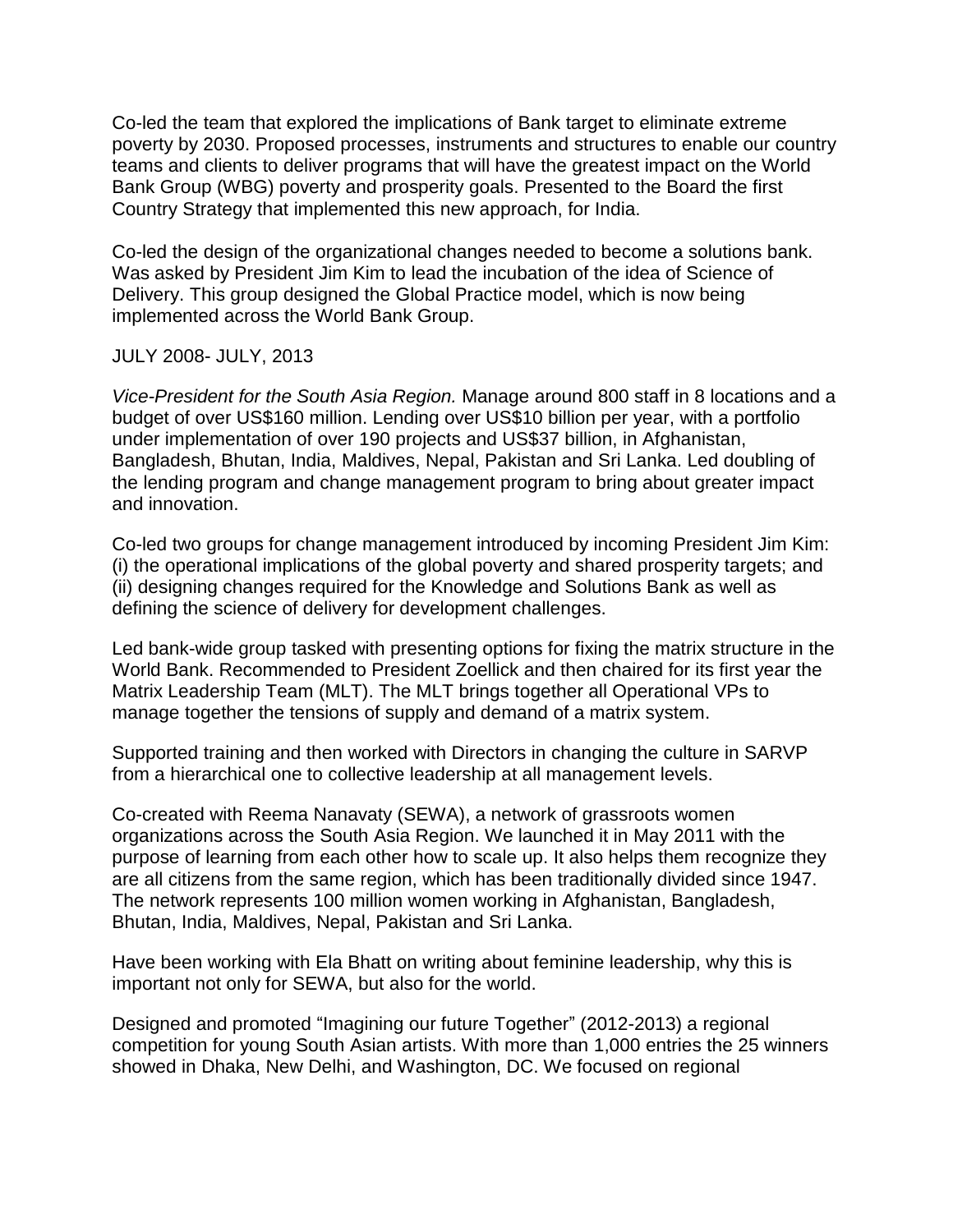cooperation through youth and art, highlighting the importance of people-to-people connections in weaving the future of South Asia.

Supported Rajeev Sethi's JIYO Art initiative (20007-2010) through a Japan Development Grant. The objective was to help the South Asia Heritage Foundation to grow and to fund craft people all over India. Jiyo was launched in April 2010 and became the first cultural industry brand in India majority-owned by the skilled poor. Its website launched at the South Bank in 2012. JIYO's production and magic will be present at a massive scale in the new airport of Mumbai, India.

#### MARCH 2007-JUNE 2008

*World Bank Country Director for India.* Managed the largest IDA program in the World Bank as well as new lending of US\$4 billion and large program of analytic work ranging from social sectors, to infrastructure, environment, macroeconomics and poverty alleviation. Started consolidation of a fragmented program of lending and analytic work, and led effort to manage corruption cases in our loans in the health sector in a way that did not hurt the long term relationship between the WB and India.

Designed and led *Development Marketplace 2007, New Delhi.* Objective was to find and fund small innovative development projects to *manage natural resources*.

#### DECEMBER 2002- FEBRUARY 2007

*World Bank Country Director for Mexico and Colombia.* Managed over 100 staff, in 3 locations and a budget of US\$12 m. New lending of about 2.5 billion dollars per annum, and over US\$10 billion portfolio. The strategy in Mexico was recognized as pathbreaking in changing the way the World Bank works with higher middle-income countries. Identified the 3 toughest questions policy makers were struggling with and funded multi-year policy work on these themes: poverty, competitiveness and education quality. Brought together stakeholders to solve these problems together by working across silos and presented Terms of references and then final recommendations to the Social Sector Cabinet and President Fox. The WB became the reference of choice, especially on poverty, and our lending program increased substantially in these areas.

Designed and led *Development Marketplace2005, Mexico City. Youth for a Mexico without Poverty.* Funded innovative ideas by youth organizations to support education, art and empowerment of youth. One of the graffiti projects in a low-income neighborhood in Mexico city was visited by Bono (U2) who played with them and helped raise awareness about the importance of youth programs in fighting poverty.

JULY 1998 – DECEMBER 2002:

*World Bank country director for Bolivia, Ecuador, Paraguay and Peru.* Managed the WB country programs for these countries including projects and analytic work in all sectors. Led innovations that had Bank-wide impact, including the "Bolivia Pilot ", which is described in Sebastian Mallaby's book "The World's Banker". It was central to Jim Wolfensohn's change process and the precursor to many innovations that changed the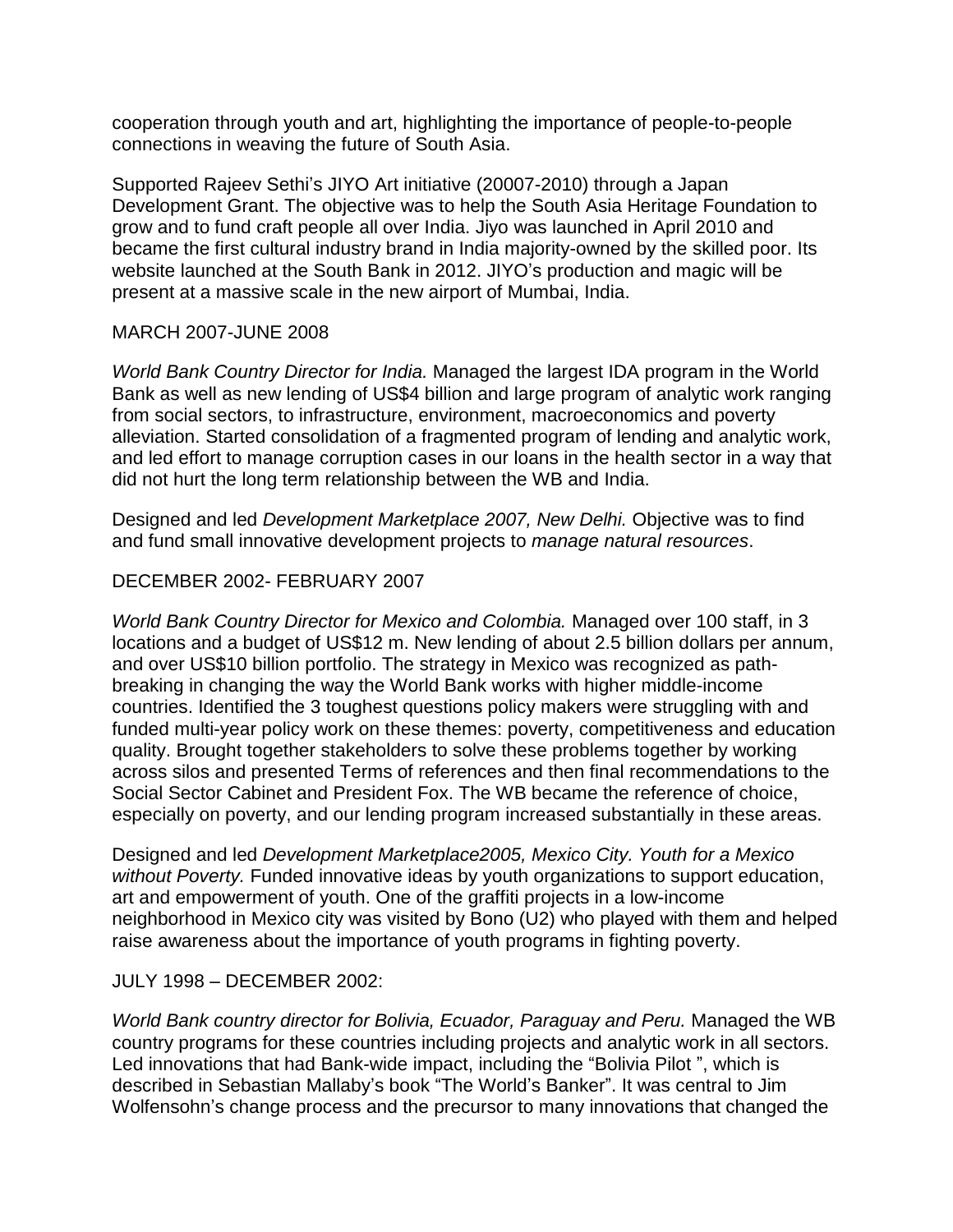way the WB works, including planting the seeds for Poverty Reduction Strategies (PRSP's), programmatic lending, simplification in procurement procedures, and intensive donor coordination.

Designed and led the First Andean Consultation (Peru, 1998): for the first time indigenous leaders came together around our poverty consultations. We worked with them for several years and gave them a 5 million dollar loan for set up an organization to help them access government programs.

Worked with Afro-Peruvian communities, thinking though their own organization and how to become visible in society. Helped them make a film that showed the incredible presence and richness of the Afro- Peruvian population in Peru. After this experience they create their own organization that is active until today.

Designed and led *Development Marketplace 2001, Peru.* The focus of the DM competition were innovations to empower Civil Society. The top award went to a Circus company that trained street children to go back to their communities and train others in acrobatics and in mounting street theater performances.

#### JANUARY 1994 – JUNE 1998

*Division Chief, Macroeconomic Management and Policy*, Economic Development Institute (EDI). Managed 40 staff members and a US \$7 million training program for government officials, parliamentarians, and journalists around the world. Was part of the team that led the design and implementation of re-thinking EDI.

#### JUNE 1992 - DECEMBER 1994

*Principal Economist for Azerbaijan, Kazakhstan and Central Asia.* Developed the reform agenda for the first two WB loans to Kyrgyzstan and Kazakhstan and supervised a wide range of analytical work and policy-based lending for Kazakhstan, Kyrgyzstan, Azerbaijan, Uzbekistan, and Turkmenistan.

#### JANUARY 1989 - MAY 1992:

*Senior Economist in charge of Morocco***.** Led analytical studies, structural adjustment lending and country strategy development, and debt restructuring for Morocco

#### NOVEMBER 1989:

At the request of Mario Vargas Llosa, was seconded by WB to work with him when he was presidential candidate for Peru. Developed the Social Action Program included in his economic platform.

#### AUGUST 1987 - DECEMBER 1988:

*Country Economist for Burma.* Led economic report on sequencing of reforms in the transition and led identification mission for an agriculture policy based loan.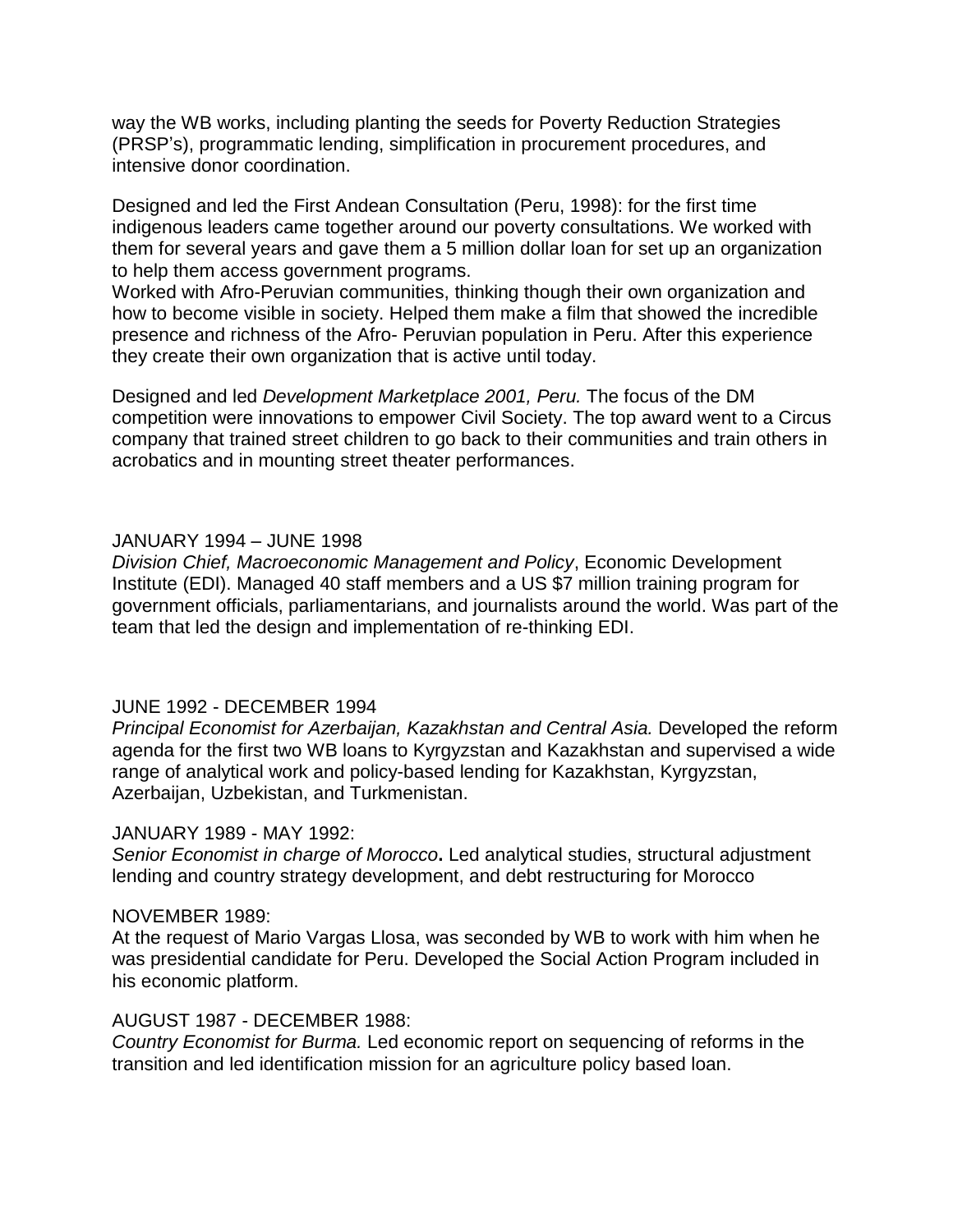JULY 1983 -AUG.1987: *Country Economist Philippines*: Led analytical work on poverty, macro economy and adjustment, trade and industry.

MARCH - JUNE 1983. Young Professional in Investment Strategy Division, working on model on US monetary developments; in the Resource Mobilization Division, and on Colombia.

APRIL 1977 - OCTOBER 1978: Research Assistant, Group of Analysis for Development (GRADE), Lima, Peru. Project on Technological Change.

\_\_\_\_\_\_\_\_\_\_\_\_\_\_\_\_\_\_\_\_\_\_\_\_\_\_\_\_\_\_\_\_\_\_\_\_\_\_\_\_\_\_\_\_\_\_\_\_\_\_\_\_\_\_\_\_\_\_\_\_\_\_

## **EDUCA TION:**

### **Economics**

*Master in Science in Economics*, The London School of Economics and Political Science, London, England (1979-1981)

*B.A. Economics*, Catholic University of Lima, Peru (1974-1979). Thesis on Technological Change.

## **Psychoanalysis**

Peruvian Psychoanalytic Institute (graduated 2005)

Washington Psychoanalytic Institute (1985-1998); Waiver, for researchers, from Board of Professional Standards of the American

Psychoanalytic Association, May 1994

## **Management and Leadership**

Executive Development Training (1997). Training for World Bank managers at Harvard Business School, done jointly with Stanford, INSEAD, and Kennedy School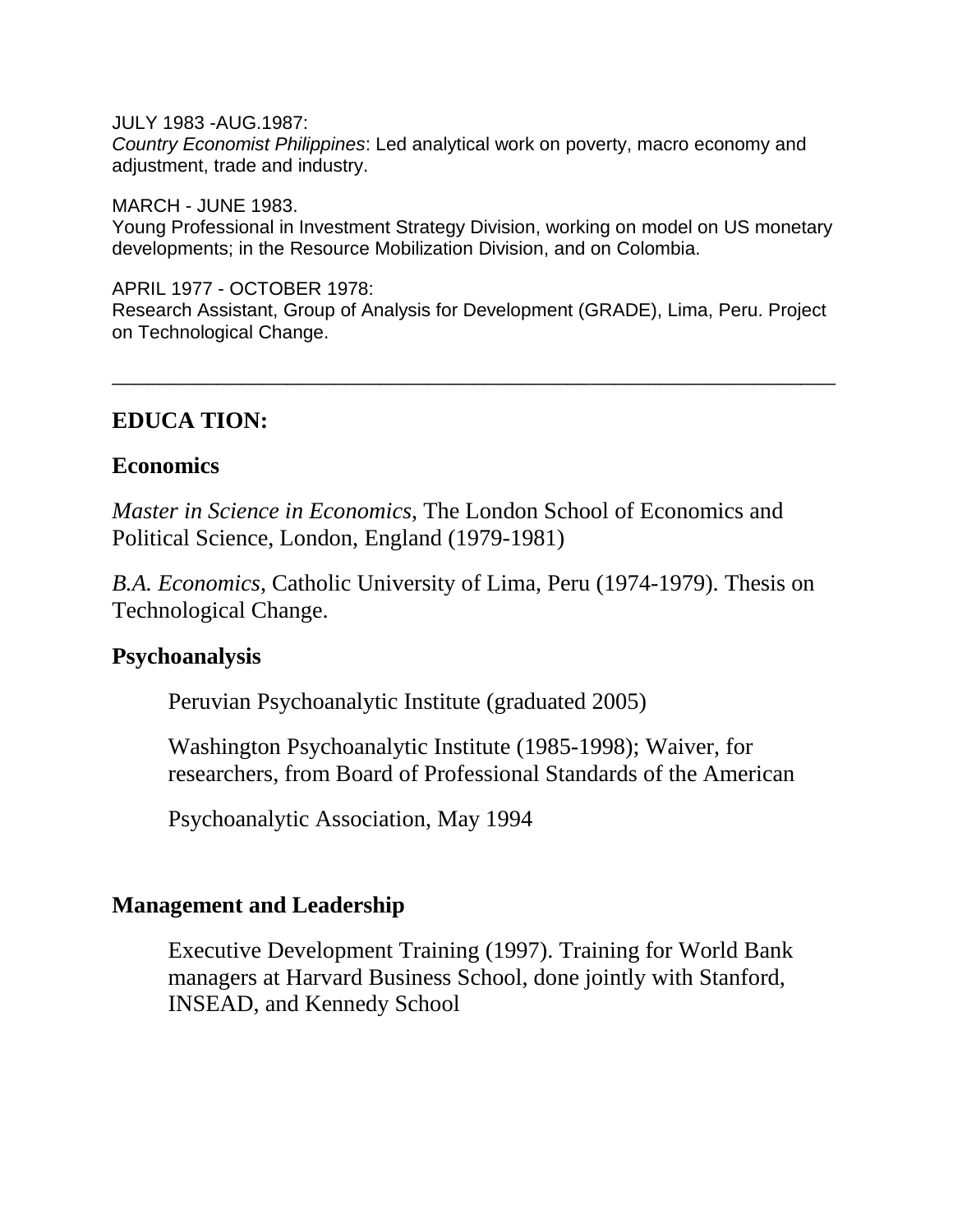Leadership for Collective Intelligence (2005-2006). An intensive 10 month program equipping leaders to design, initiate, and facilitate large-systems change.

\_\_\_\_\_\_\_\_\_\_\_\_\_\_\_\_\_\_\_\_\_\_\_\_\_\_\_\_\_\_\_\_\_\_\_\_\_\_\_\_\_\_\_\_\_\_\_\_\_\_\_\_\_\_\_\_\_\_\_\_\_\_

LANGUAGES: Fluent in English, Spanish and French

# **OTHER ACTIVITIES AND POSITIONS (various years)**

- Co-chairman of the Joint Vienna Institute.
- Taught "Economic Development Issues" at George WashingtonUniversity (Elliot School of International Affairs).
- Member of the WB Research Advisory Group on Poverty and Human Resources.
- Member of the WB Outside Interest Committee.
- Therapist and later Psychoanalyst for homeless and low-income patients in Washington D.C.

\_\_\_\_\_\_\_\_\_\_\_\_\_\_\_\_\_\_\_\_\_\_\_\_\_\_\_\_\_\_\_\_\_\_\_\_\_\_\_\_\_\_\_\_\_\_\_\_\_\_\_\_\_\_\_\_\_\_\_\_\_\_

• Squash, running and yoga

# **PAPERS AND PUBLICATIONS**

"Lessons in Feminine Leadership", Seminar No 619 Special edition on Women in Peace, New Delhi, India. March 2011

Overview paper for ""The Inequality Trap and its Links to Low Growth in Mexico" with Luis Felipe López-Calva and Michael Walton, in Santiago Levy and Michael Walton (eds) *No Growth without Equity? Inequality, Interests and Competition in Mexico.* Palgrave Macmillan and the World Bank, 2009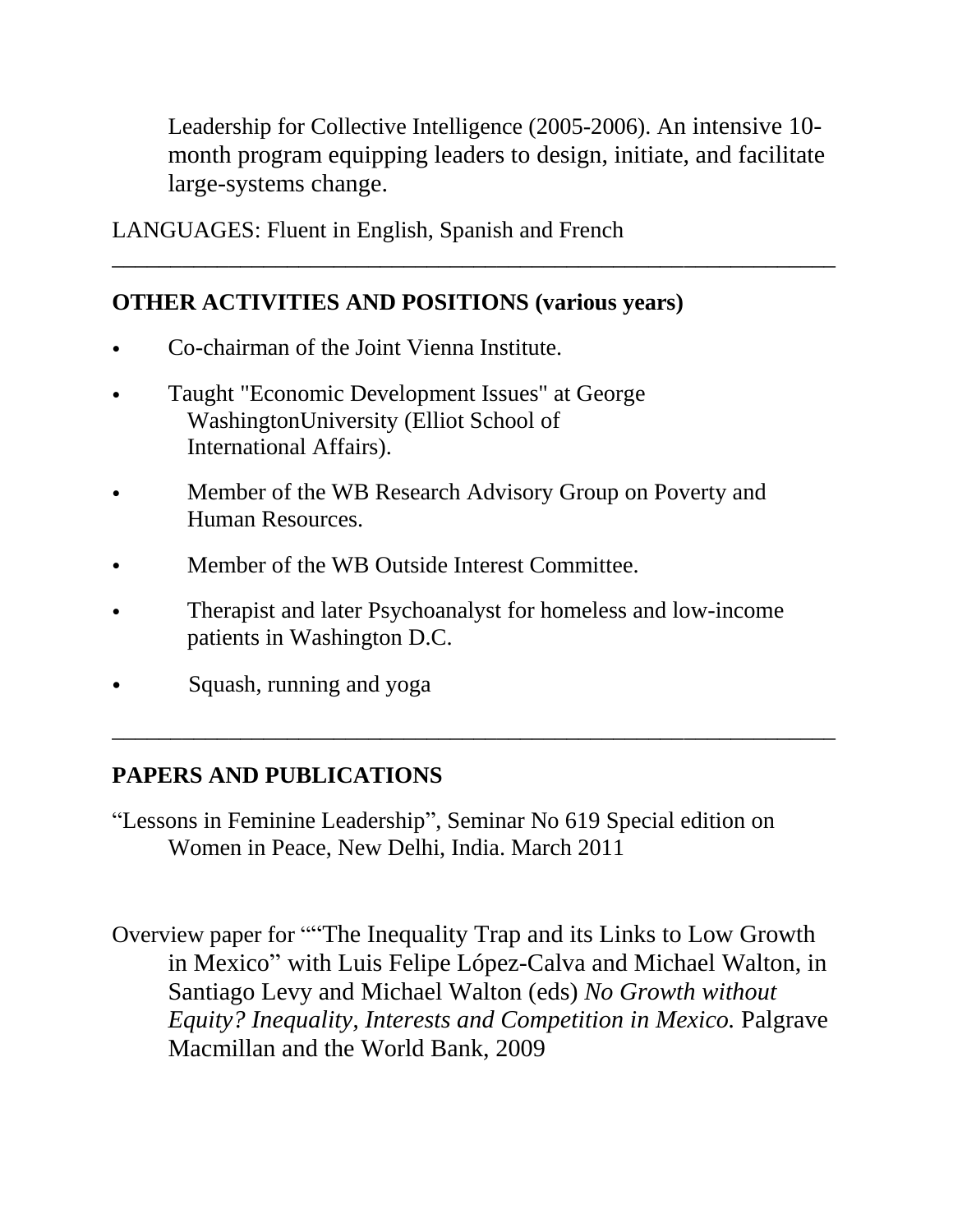- "Listening to Beneficiaries to Improve Development Effectiveness", Culture and Public Action Conference, June 30, 2002
- "Patterns of Development. 1970-1994", William H. Branson, Isabel Guerrero, Bernhard Gunther, World Bank Institute, 1998
- World Bank Country Study: *"Kazakhstan: The Transition to a Market Economy", August* 1993.

Country Assistance Strategy for Kazakhstan, Gray Cover, July 1993.

Country Assistance Strategy for Kyrgyzstan, Gray Cover, April 1993

President's Report for a Proposed *Second Structural Adjustment Loan, for Morocco.* May 1992. Report 5637-MOR.

Kingdom of Morocco: *"Sustained In vestment and Growth in the Nineties"* (Gray cover), Nov *15,* 1990. Report 8417-MOR.

Royaume du Maroc: *"Croissance et Investissement Soutenu au Cours des Années 90",* French version of the above report. Rapport 8417-MOR.

Morocco: President's Report for a *Debt Service Reduction Operation, N*ov. 1989.

Morocco: *"Macroeconomic Update",* Oct 13, 1989 (Yellow Cover), Report 8163-MOR.

*The Impact of Macroeconomic Policies on Income Distribution: An Empirical Study of the Philippines",* Isabel Guerrero and Mario Blejer, August 1990, Review of Economics and Statistics (vol. LXXII**,** N.3)

*Burma: Country Economic Memorandum* (Green Cover). February, 1989. Report 7506-BA.

*"A Reform Program for the Burmese Economy"* Joint paper with Ronald Findlay, which focused on the timing and sequencing of policies in the transition from a centrally-planned to a market economy, mimeo, December 1988.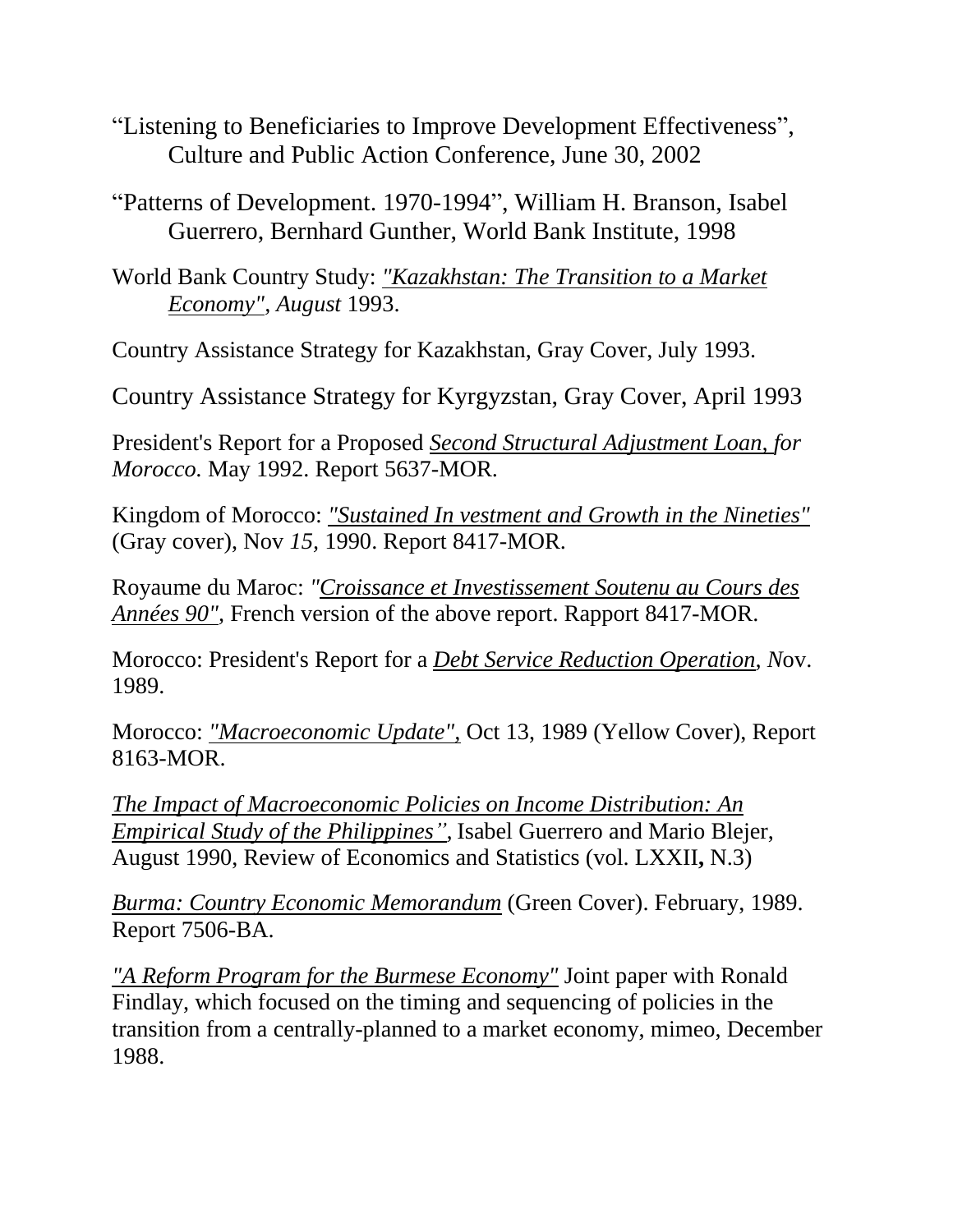*"Stabilization Policies and Income Distribution in the Philippines: the incidence of adjustment over /980- 86",* joint with M. Blejer for *Finance and Development,* Volume *25,* Number 4, December 1988.

Philippines: *The Challenge of Poverty,* Gray Cover. October 1988. Report 7144-PH.

*"Philippines: Trade Liberalization. Policy Management. and Microeconomic Adjustment".* Prepared for the 1988 Annual Regional Meeting of the Econometric Society in San Jose, Costa Rica.

*"The Impact of Macroeconomic Policies on Income Distribution", joint with M. Blejer. July 1988 (IMF working paper WP/88157).*

Philippines: *A Framework for Economic Recovery.* A World Bank Country Study, The World Bank, July1987. (Published as a red cover).

*"Inconsistency in Macroeconomic Policy: the Case of the Philippines 1980- 83."* Background paper prepared for the 1986 WDR. It was summarized in a box: "Trade and Pricing Policies in World Agriculture".

*"Export Competitiveness. Trade Reform. and the Real Exchange Rate in the Philippines"* Prepared for the 1986 Annual Regional Meeting of the Econometric Society.

Editor and Supervisor of a *Research Project on Trade Policies in the Philippines.* A summary of the results was published as "Trade Liberalization in the Philippines: Assessment of Progress and Agenda for Future Reform," October 1986, East Asia and Pacific Regional Series, WB. The research included: Non-Tariff Measures Affecting Philippines Imports; Impact Effects of Tariff Reform Programs; The Effects of Tariff Reform and Import Liberalization on the Flour and Flour-based Products Industry; A Comparative Study of the Home Appliance Industry; Effects of Tariff Reform and Import Liberalization on the Textile Industry; Effects of Tariff Reform and Import Liberalization on the Paper Industry; Securing Trade Concessions from GATT Negotiations"; and The Implementation of Trade Reform in the Philippines: Phasing and Complementary Measures.